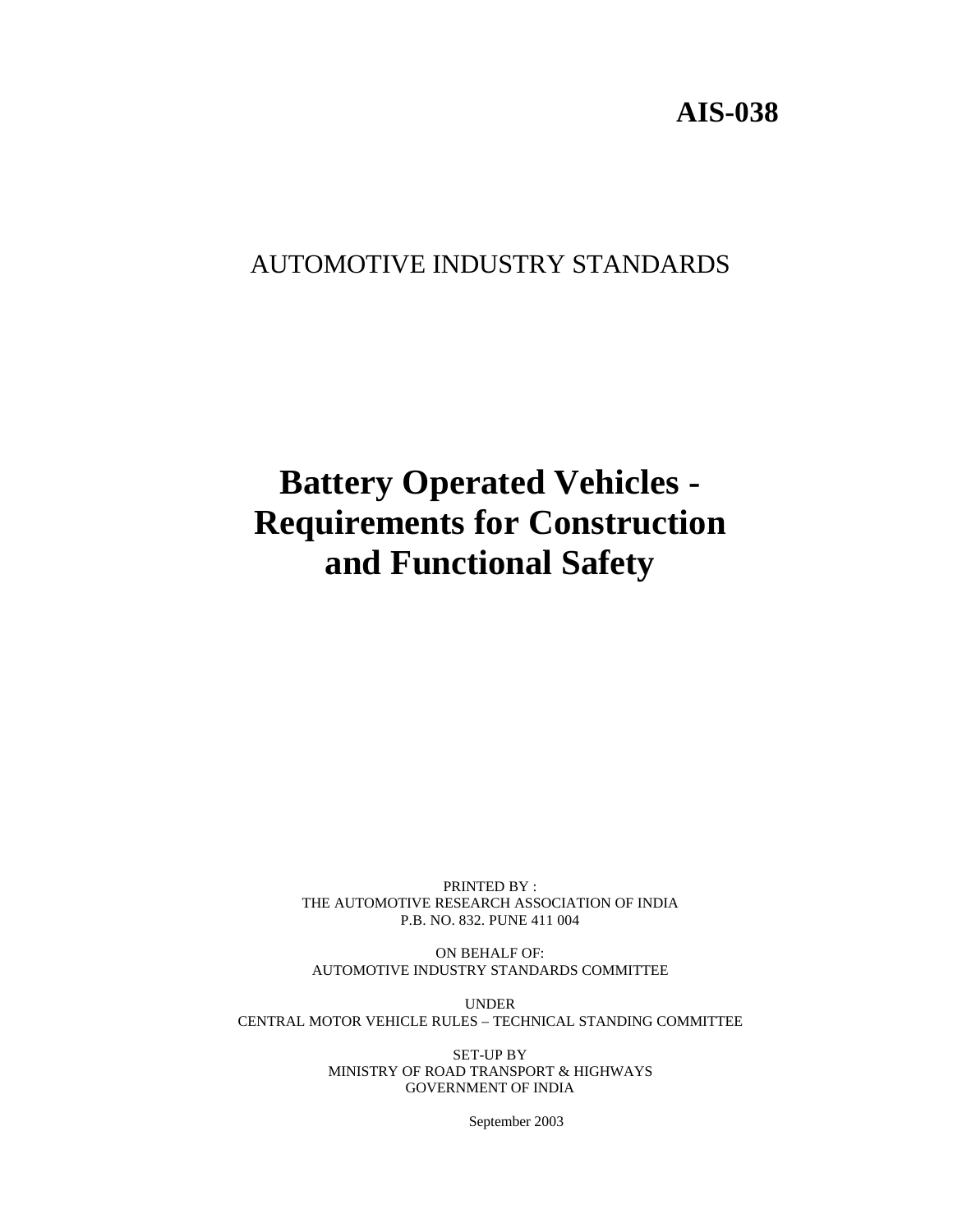| Status chart of the Standard to be used by the Purchaser for |                      |  |  |
|--------------------------------------------------------------|----------------------|--|--|
|                                                              | Up dating the record |  |  |

| Sr.<br>No. | Corrigenda | Amend-<br>ment | <b>Revision</b> | <b>Date</b> | <b>Remark</b> | Misc. |
|------------|------------|----------------|-----------------|-------------|---------------|-------|
|            |            |                |                 |             |               |       |
|            |            |                |                 |             |               |       |
|            |            |                |                 |             |               |       |
|            |            |                |                 |             |               |       |
|            |            |                |                 |             |               |       |
|            |            |                |                 |             |               |       |
|            |            |                |                 |             |               |       |

**General Remarks:**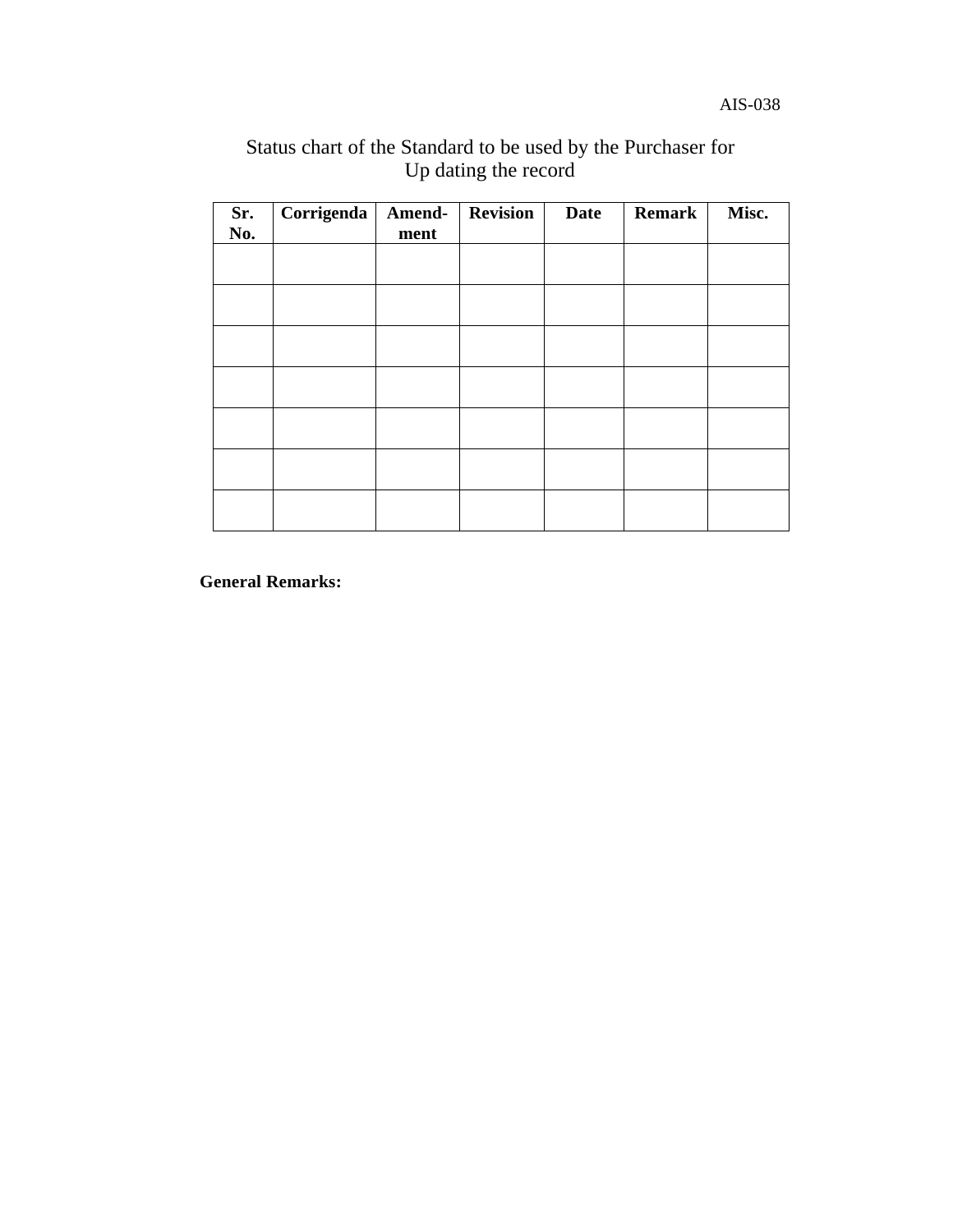#### **Introduction**

The Government of India felt the need for a permanent agency to expedite the publication of Standards and development of test facilities in parallel when the work of preparation of Standards is going on, as the development of improved safety critical parts can be undertaken only after the publication of the Standard and commissioning of test facilities. To this end, the Ministry of Surface Transport (MoST) has constituted a permanent Automotive Industry Standard Committee (AISC) vide order no. RT-11028/11/97-MVL dated September 15, 1997. The Standards prepared by AISC will be approved by the permanent CMVR Technical Standing Committee (CTSC) after approval, The Automotive Research Association of India, (ARAI), Pune, being the secretariat of the AIS Committee, has published this Standard. For better dissemination of this information, ARAI may publish this document on their website.

This Standard prescribes the requirements for the construction and functional safety of battery operated vehicles.

Considerable assistance has been taken from ECE 100, ISO DIS 6469 and IEC 60529.

The Committee responsible for preparation of this standard is given in Annexure- 4.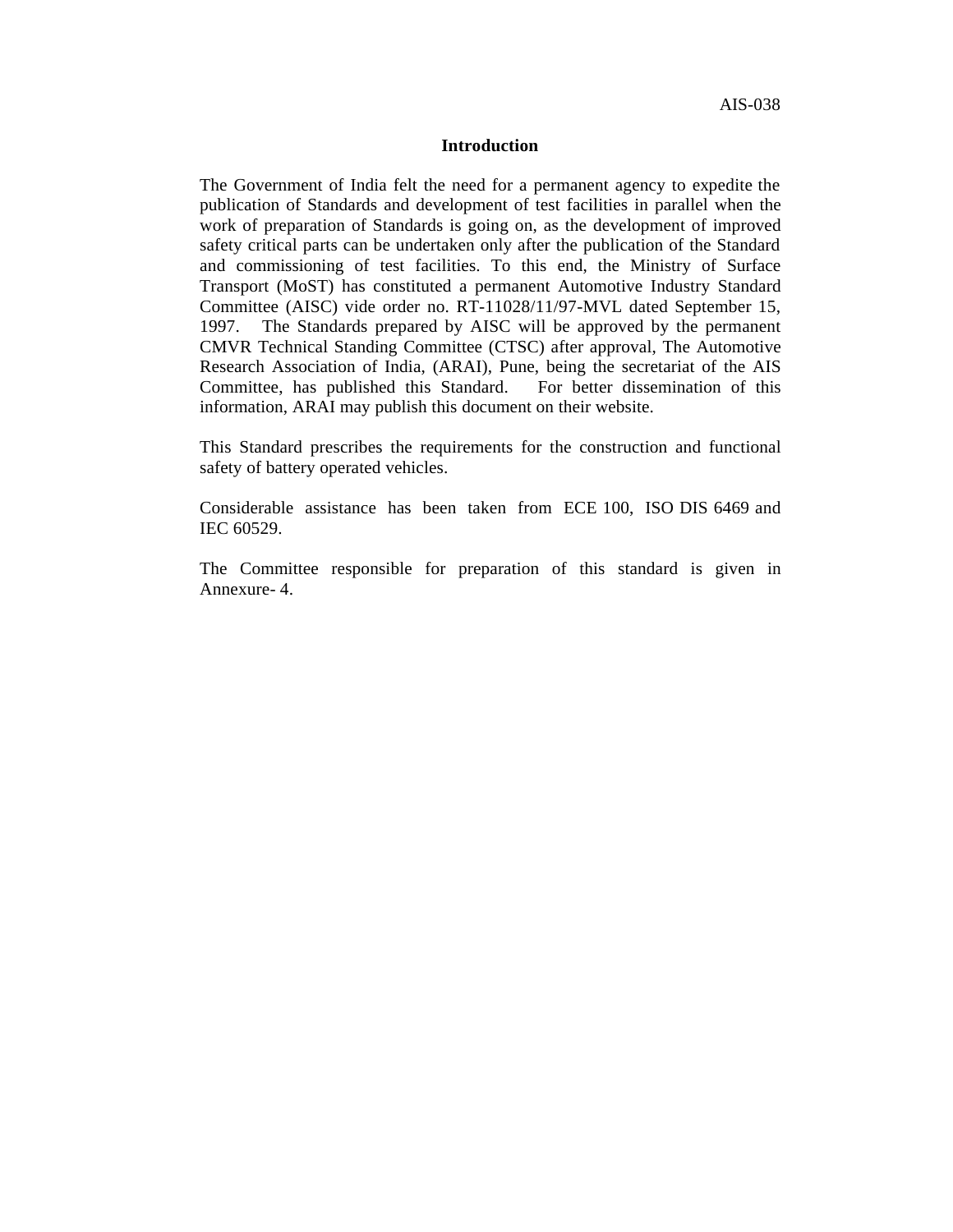# **Battery Operated Vehicles – Requirements for Construction and Functional Safety**

#### 1.0 **SCOPE**

This standard specifies requirements for the construction and functional safety of battery operated vehicles (BOVs) for the purpose of establishing compliance to statutory requirements.

#### 2.0 **TERMINOLOGY**

Refer Annexure – E of AIS – 049 for the definitions.

# 3.0 **VEHICLE CONSTRUCTION REQUIREMENTS AND TEST PROCEDURE**

#### 3.1 **Traction Battery**

- 3.1.1 Installation of the traction battery in the vehicle shall not allow any potential dangerous accumulation of gases. Details of the ventilation provided by manufacturer shall be verified by Test Agency at the time of type approval.
- 3.1.2 Battery compartments containing battery modules, which may produce hazardous gases shall be safely ventilated. Details of ventilation provided by manufacturer shall be verified by the Test Agency at the time of type approval.
- 3.1.3 The traction battery and the power train shall be protected by properly rated fuse or circuit breakers. The components on the vehicle shall be as per the specifications declared by the manufacturer as per information provided in AIS 007. The same shall be verified by the Test Agency at the time of type approval.

## 3.1.4 **Mounting of Batteries**

The mounting of batteries in the battery operated vehicle shall be such that batteries / battery packs are not displaced from their place and there is no spillage of electrolyte when vehicle is driven on gradient or any other type of road. This condition shall be deemed to be satisfied if no spillage of electrolyte is observed while conducting various tests for type approval.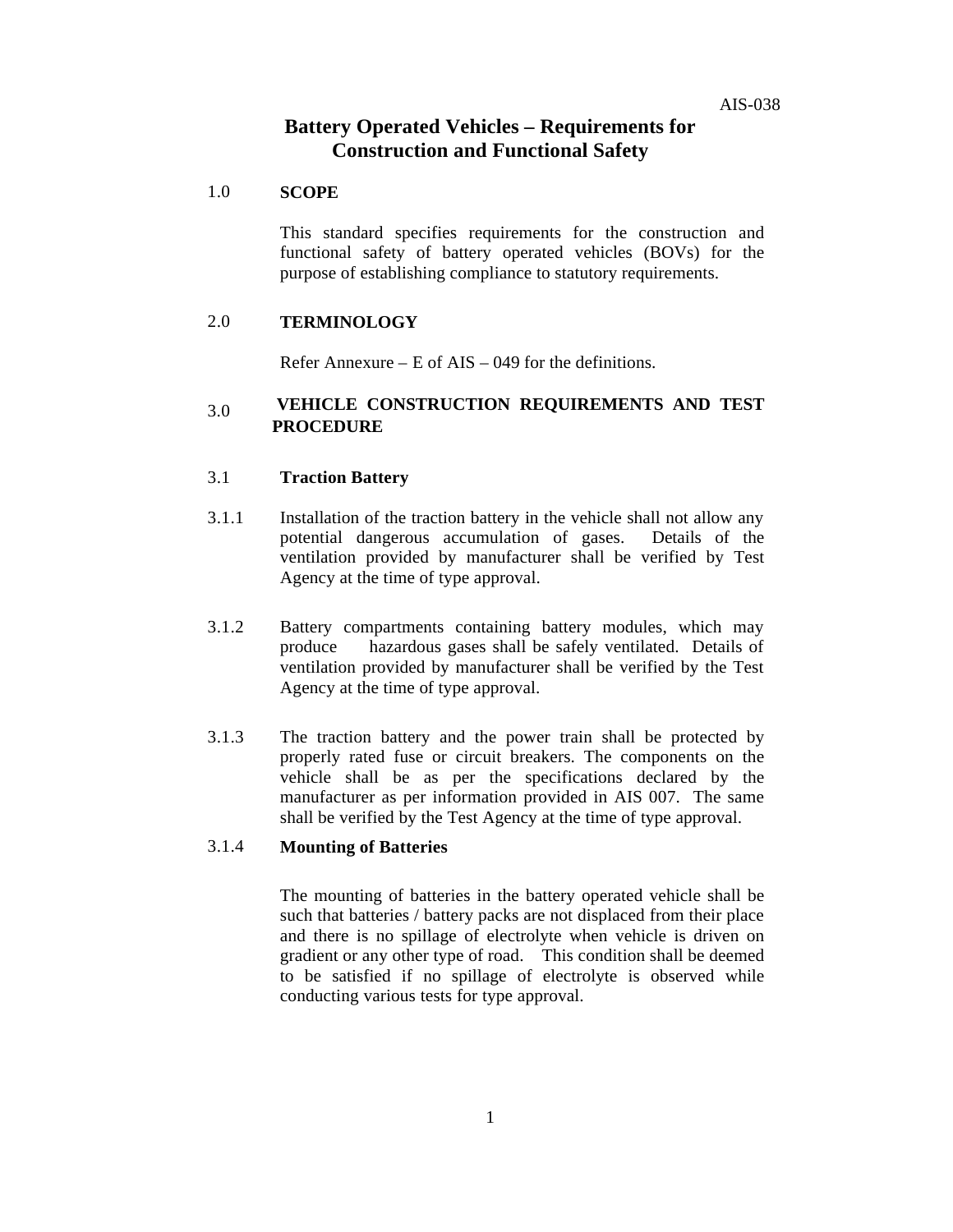## 3.1.5 **Creepage Distance Measurement For Traction Batteries**

This clause deals with additional leakage current hazard between the connection terminals of a traction battery module including any conductive fittings attached to them and any conductive parts, due to the risk of electrolyte spillage in normal operating conditions.

It does not apply to traction batteries, for which electrolyte leakage will not occur under normal operating conditions e.g. sealed traction batteries.

The minimum creepage distance shall be as follows:

a) In the case of a creepage distance between two battery connection terminals:

 $d > 0.25$  U + 5

Where : d is the creepage distance measured on the tested traction battery in mm

U is the nominal voltage between the two battery connection terminals in V.

b) In the case of creepage distance between live parts and the electrical chassis :

 $d > 0.125$  U + 5

Where d is the creepage distance measured between the live part and the electrical chassis in mm.

U is the nominal voltage between the two battery connection terminals in V.

# 3.2 **Protection against Electric Shock**

- 3.2.1 **Protection against direct contact with live parts of the power train**
- 3.2.1.1 If the working voltage of the electric circuit is lower than 60 V DC or 25 V AC, requirements specified in para 3.2.1 are not applicable.
- 3.2.1.2 Direct contact with live parts of the electrical power train whose maximum voltage is at least 60 V DC or 25 V AC shall be prevented either by insulation or by the use of covers, protection grills, perforated metal sheets, etc. These protections shall be reliably secured and shall be mechanically resistant. They shall not be able to be opened, dissembled or removed without the use of tools.
- 3.2.1.3 Live parts in passenger and load compartments, shall be protected by enclosures having a protection degree of at least IPXXD.
- 3.2.1.4 Enclosures in other areas of the vehicle shall have a protection degree of at least IPXXB.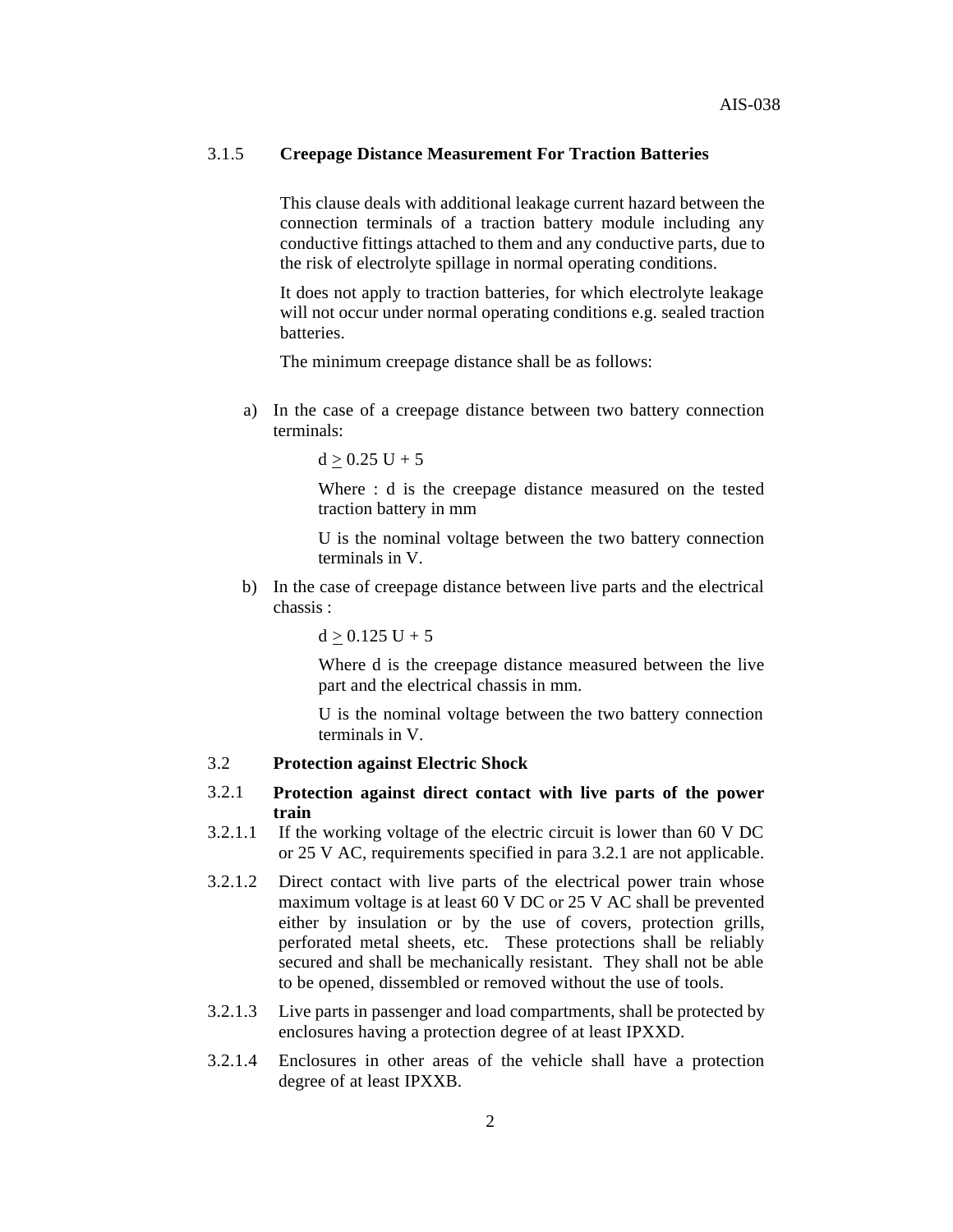- 3.2.1.5 In the drive train compartment the access to live parts shall only be possible with voluntary action i.e. with the use of physical tools like screw driver to open the same.
- 3.2.1.6 After opening the cover, the access to the parts of the coupling system shall be protected with IPXXB protection.
- 3.2.1.7 Protection degrees IPXXB and IPXXD are related respectively to the contact of a jointed test finger and a test wire with hazardous parts. Refer Annexure-1 for the test procedure.
- 3.2.1.8 Vehicle markings: Protection covers of live parts described in Paragraph **3.2.1.2** shall be marked by a symbol as shown below.

SYMBOL FOR THE INDICATION OF A VOLTAGE

(Reference to ISO 3864 and IEC 417 k Standards)



Black on a yellow ground

## 3.2.2 **Protection against indirect contacts with exposed conductive parts of the power train.**

- 3.2.2.1 If the working voltage of the electric circuit is lower than 60 V DC or 25 V AC, no requirements are necessary under clause 3.2.2.
- 3.2.2.2 The design, installation and manufacture of electric material shall be such that insulation failures are avoided. This shall be considered as a design guideline.
- 3.2.2.3 Insulation used shall ensure protection against indirect contacts and additionally, the exposed conductive parts of the on-board equipment shall be electrically connected together. This potential equalization is obtained by connecting the exposed conductive parts together either by a protective conductor e.g. wire, ground truss, or directly by the vehicle metallic chassis. Two exposed conductive parts welded together are considered as having no discontinuity points. If there is some discontinuity, this point shall be by-passed by potential equalization.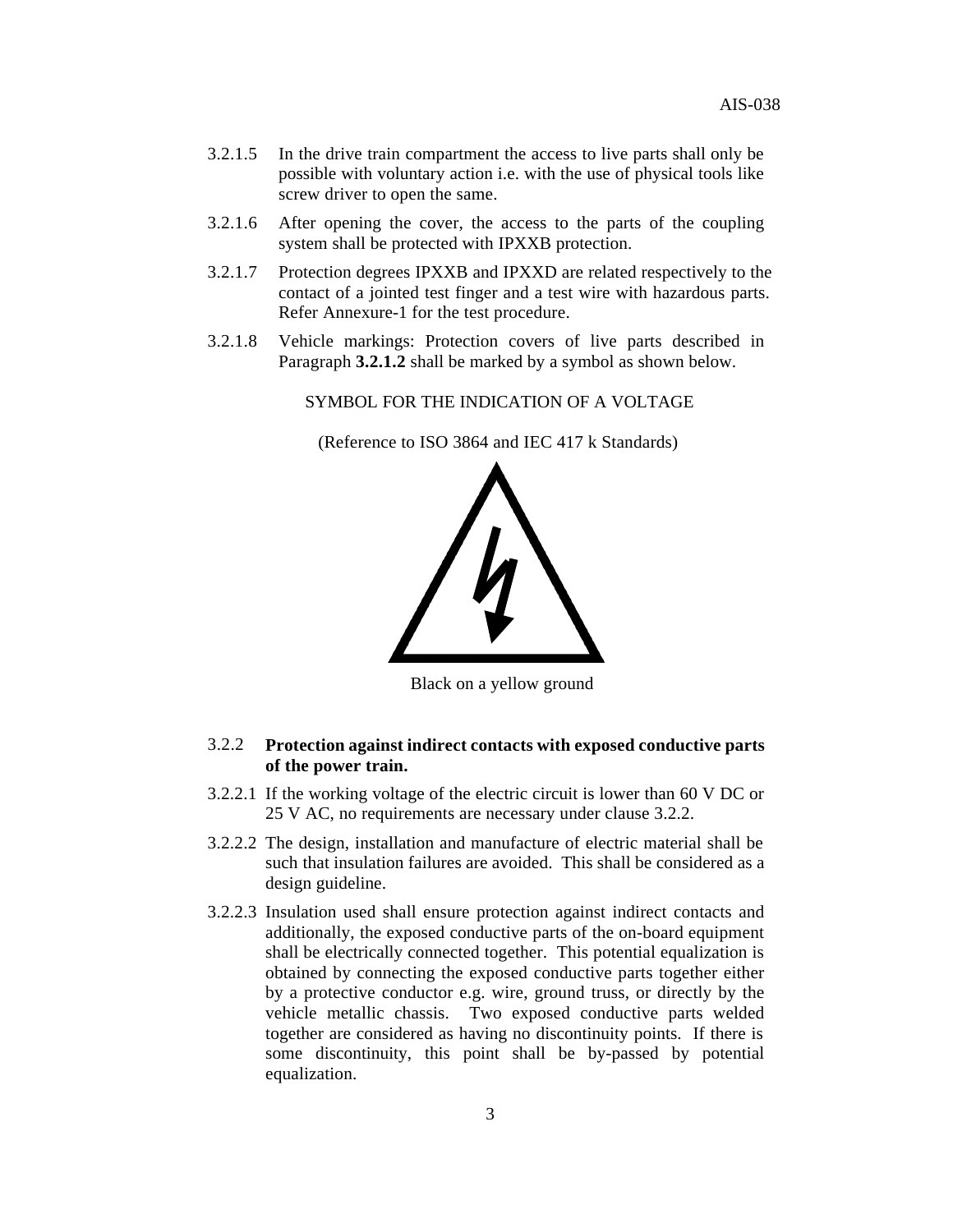#### 3.2.3 **Insulation Resistance of Traction Batteries**

3.2.3.1 The insulation resistance measurement is performed after maintaining the vehicle for a conditioning time of 8 hours with the following conditions :

| Temperature: | 20 to $35^{\circ}$ C |
|--------------|----------------------|
| Humidity:    | $90\% + 10/ -5\%$    |

- 3.2.3.2 Using a measuring DC voltage equal to the nominal voltage of the traction battery, insulation resistances between any exposed conductive part and each polarity of the traction battery shall have a minimum value of 500  $\Omega$ /V of the nominal voltage. (Refer Annexure-2 for details.)
- 3.2.3.3 Resistance of the Protective Conductor : The potential equalization resistance between any two exposed conductive parts shall be lower than 0.1 Ω. This test shall be performed by a current of at least  $0.2 A$ after conditioning as mentioned in clause 3.2.3.1

# 3.2.4 **Connection of the vehicle to the mains network**

- 3.2.4.1 In no case the vehicle shall be capable to move by its own means when it is electrically connected to an energy supply network or to an off-board charger.
- 3.2.4.2 The components used when charging the battery from an external source shall allow the charging current to be cut without physical damage in case of disconnection.

This shall be checked by reconnection and ensuring that there is no fault in the system.

- 3.2.4.3 The coupling system parts likely to be live shall be protected against any direct contact in all operating conditions.
- 3.2.4.4 For on-board charger all exposed conductive parts, shall be electrically linked through a conducting wire plugged to earth when charging.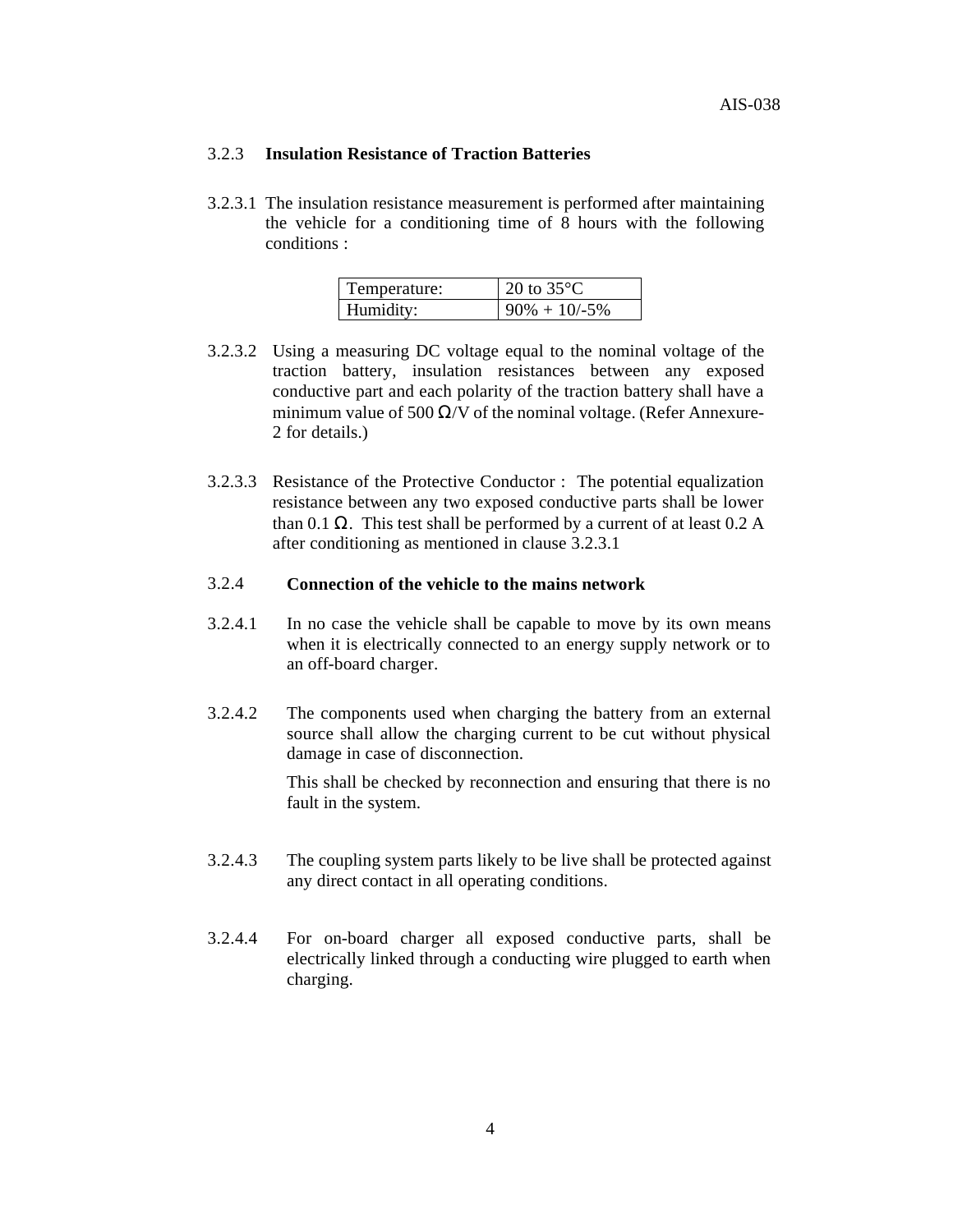#### 3.3 **Functional Safety Requirements**

#### 3.3.1 **Power ON Procedure**

- 3.3.2 The power ON procedure shall be applied via a key switch.
- 3.3.3 It shall not be possible to remove this key in any position that energises the drive train or that makes active driving possible
- 3.3.4 Running and Stopping Conditions
- 3.3.5 At least a momentary, optical or audible indication shall be given to the driver when:
	- a) the vehicle is in "active driving possible mode"

#### OR

b) At least one further action is required to place the vehicle in "active driving possible mode".

There shall also be an indication to the driver when state of charge of the battery reaches a level where re-charging is recommended. When this condition is reached, the user shall be warned to perceive this situation quickly enough to be able to drive the vehicle, on its own power, at least out of the traffic zone. The manufacturers shall provide the information regarding the state of charge after the warning indication comes on.

There shall be an additional indication indicating that the state of charge of battery has reached a level at which driving the vehicle further may cause damage to the battery. This indication is not necessary if the emergency power reduction (para 3.3.12 below) takes into account this state of charge of battery. This shall be declared by the manufacturer.

- 3.3.6 Unintentional acceleration, deceleration and reversal of the drive train shall be prevented. In particular, a failure (e.g. in the power train) shall not cause more than 0.1 m movement of a standing unbraked vehicle on level road.
- 3.3.7 When leaving the vehicle, the driver shall be informed by an optical or audible signal if the drive train is still in the active driving possible mode.

This condition shall be deemed to be satisfied if the indication specified in 3.3.5 (a) above is not momentary and continues to be displayed.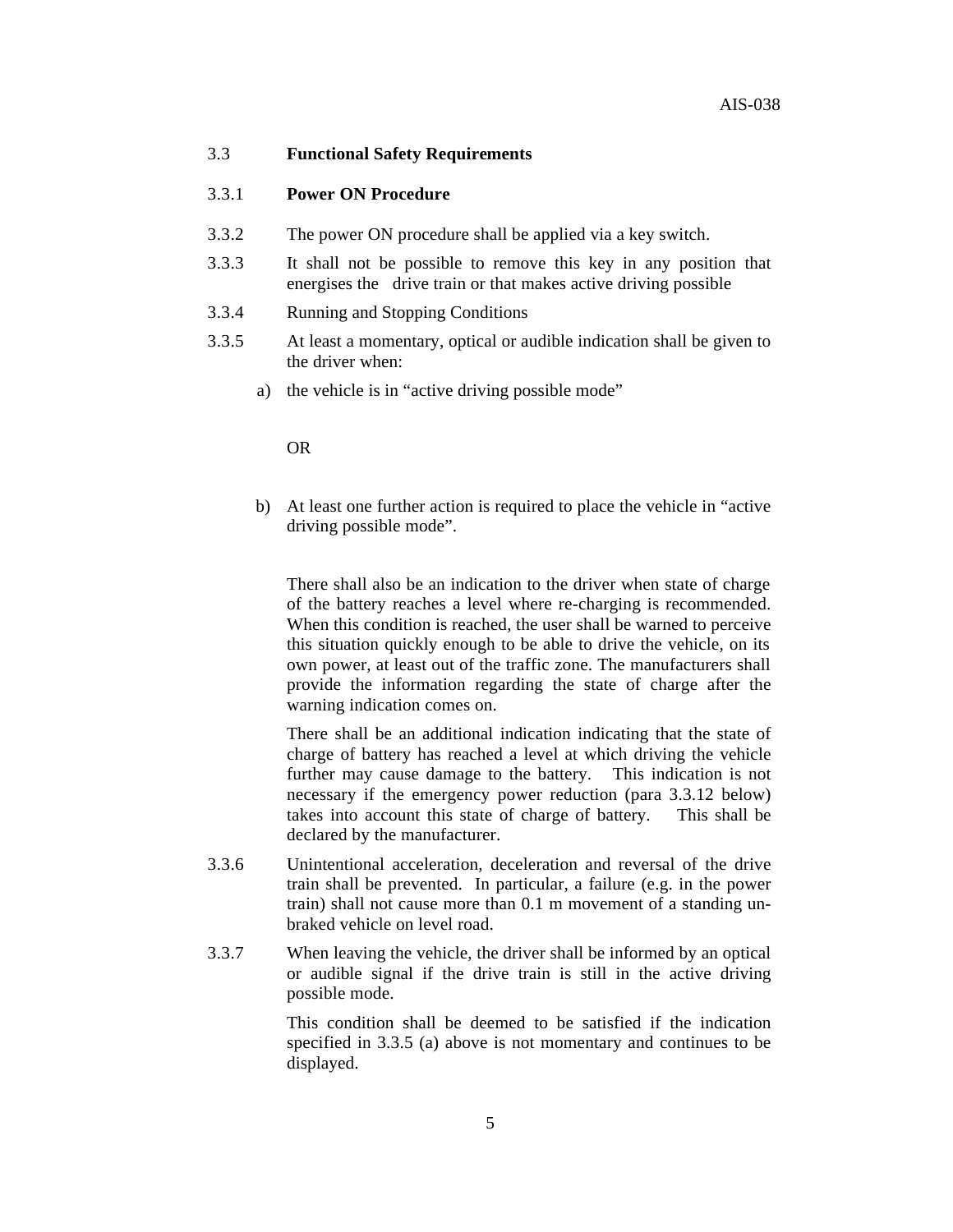# 3.3.8 **Reversing (in line with CMVR rule 99)**

- 3.3.9 Reversing shall be possible only after a specific action. This action shall require either :
	- a) The combination of two different actuations for example gear and clutch

Or

b) An electric switch, which allows reverse to be engaged only when the vehicle is moving at a forward speed not exceeding 5 km/h. It shall not be possible for the vehicle to move in reverse direction, if the switch is operated at any vehicle is moving forward at a speed beyond 5 km/h.

The device shall have only one stable position for achieving the reverse motion of the vehicle.

- 3.3.10 The state of the drive direction control unit shall be easily identifiable.
- 3.3.11 The maximum speed achieved in reverse direction shall not be more than 20 km/h.

# 3.3.12 **Emergency Power Reduction**

3.3.13 If the vehicle is equipped with a device to limit the performance in an emergency (e.g. overheating of a component) the user shall be informed by an obvious signal indicating state of limited performance.

# 3.3.14 **On-board charger**

3.3.14.1 The charger socket of the on-board charger shall have the time rating in addition to the ampere rating. The time rating shall be 5 h or the recommended time for charging fully discharged battery, whichever is higher. The charging socket shall be capable of withstanding the in-rush current and the continuous current rating of the socket shall be commensurate with the charging current.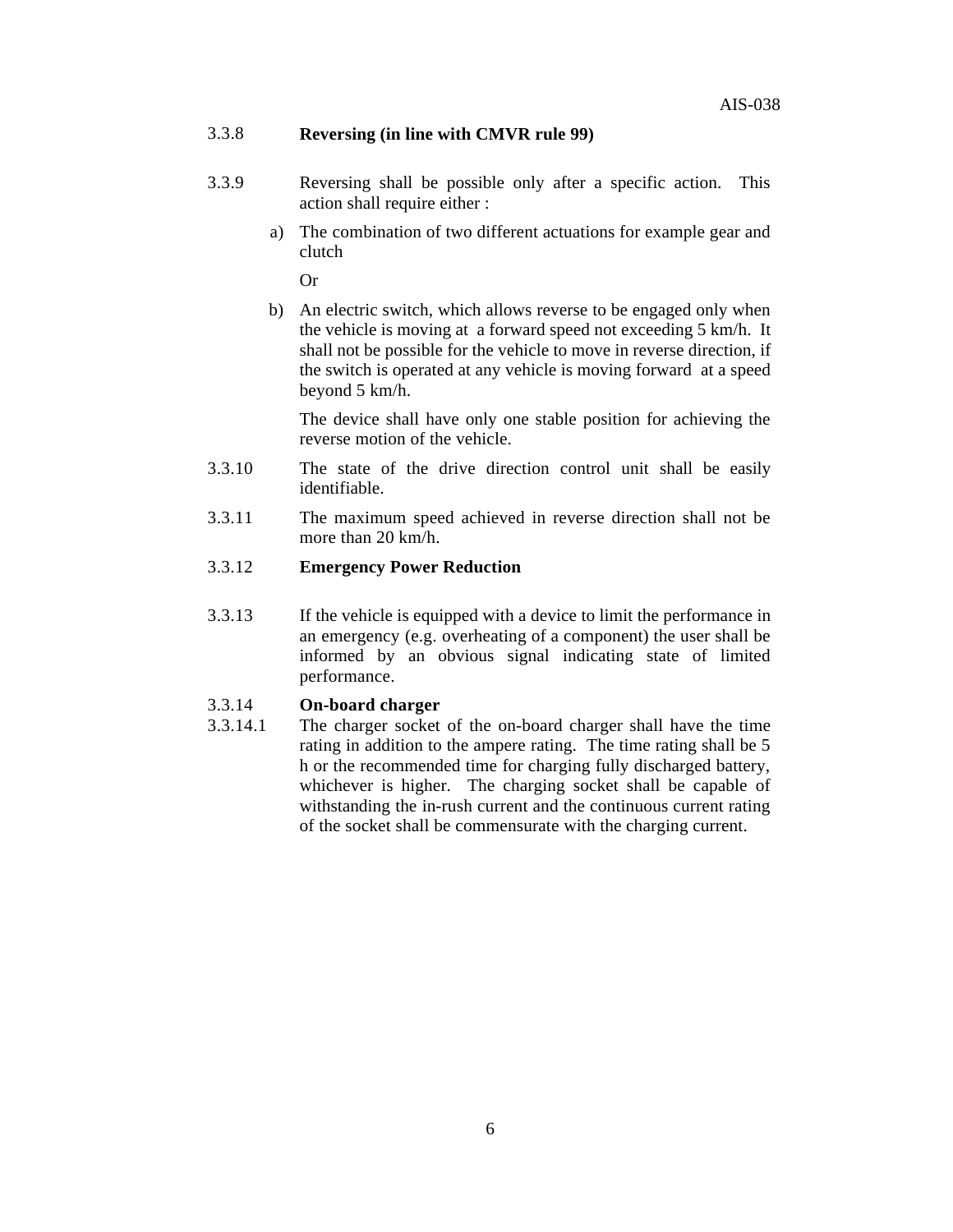3.3.14.2 The rated maximum and continuous duty specification of the power socket in terms of current, voltage etc. shall be declared by the manufacturer. These values shall be compatible with the specification of the onboard charger. The manufacturer shall certify compliance to these parameters.

> The mains plug shall be compatible for use with sockets as per IS 1293 : 1988 or IS/IEC 309-2 (1989) or any equivalent.

- 3.3.14.3 On-board charger shall have soft start facility, limiting the initial in-rush current. The manufacturer shall specify the initial rush current and the time duration from the mains to the charger.
- 3.3.14.4 The charger shall have at least indication of 'charging in process' and 'charging is over. These conditions are deemed to be satisfied if the indicator for State of Charge of battery provided on vehicle takes care of this requirement.

## 3.4 **On-board Indicators**

3.4.1 All the indicators meant for the driver referred above shall be suitably located so as to be visible to the driver easily (e.g. on the dashboard).

> Additionally, the battery-operated vehicle shall have the battery state of charge indicator.

> For additional indications of temperatures like motor temperature, the existing water temperature symbol may be suitably modified.

#### 3.5 **Protection against water effects**

The test as per 3.5.1, 3.5.2 and 3.5.3 shall be performed. After each exposure (vehicles still wet), the vehicle shall then comply with the insulation resistance test as in para 3.2.3.2 above, at normal environmental condition, but keeping the power equipment connected to the traction battery (main switch closed), with the requirements of at least 100  $\Omega$ /V.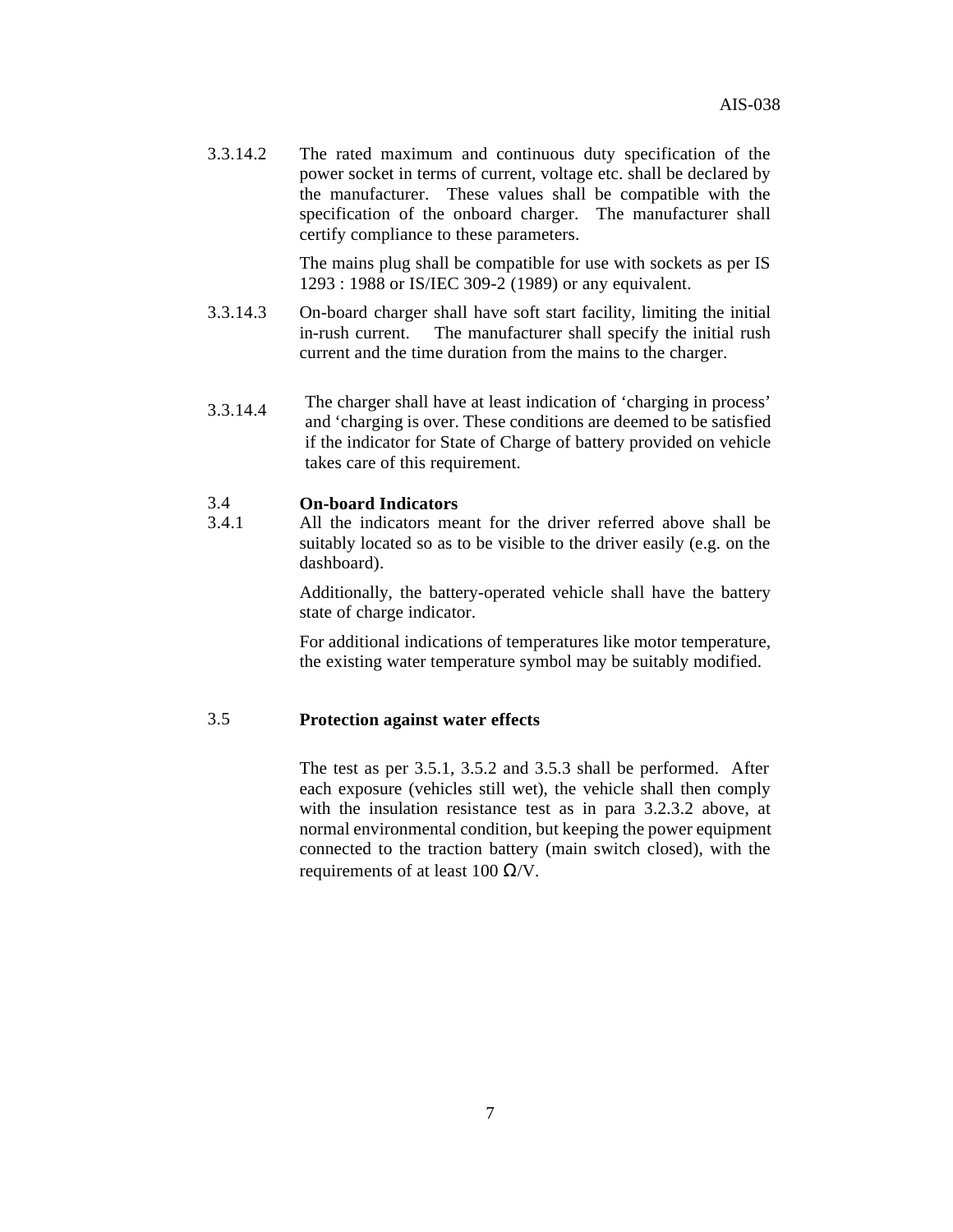#### 3.5.1 **Washing**

This test is intended to simulate a normal washing of batteryoperated vehicles, but not specific cleaning using high water pressure or underbody washing. The vehicle manufacturer shall specify detailed conditions for such specific cleaning or washing in the owner's manual. The critical areas of the vehicle regarding this test are border lines i.e. a seal of two parts as flaps, glass seals, outline of opening parts, outline of front grille, seals of lamps. In the case of open vehicles such as 3-wheelers without doors and

windows, or 2-wheelers etc the manufacturer shall specify the procedure for normal washing also. In such cases, the washing test shall be conducted by taking into account the above recommendation.

The test uses a hose nozzle according to IPX5 as specified in IEC 60529 (Refer Annexure-3 for details). Using fresh water with a flow rate of 12.5 l/min, all borderlines shall be exposed and followed in all directions with the water stream at a speed rate of 0.1 m/s, keeping a distance of 3 m between the nozzle aperture and the borderline.

# 3.5.2 **Flooding**

This test is intended to simulate the driving of a battery-operated vehicle on flooded streets or in water puddles.

The vehicle shall be driven in a wade pool, 10 cm in depth, over a distance of 500 m at a speed of 20 km/h resulting in a time of approximately 1.5 min.

If the wade pool used is less than 500 m in length, so that it has to be driven through several times, the total time including the periods outside the wade pool shall be less than 10 min.

#### 3.5.3 **Heavy Rainstorm**

This test is intended to simulate a sudden heavy rainstorm e.g. a thunderstorm, when opening parts especially to access to the passenger, load and motor compartments are open except those requiring one or more tools.

In case of voltage class B equipment shielded from exposure to water, this test of the whole vehicle may be replaced by equivalent tests on the components individually.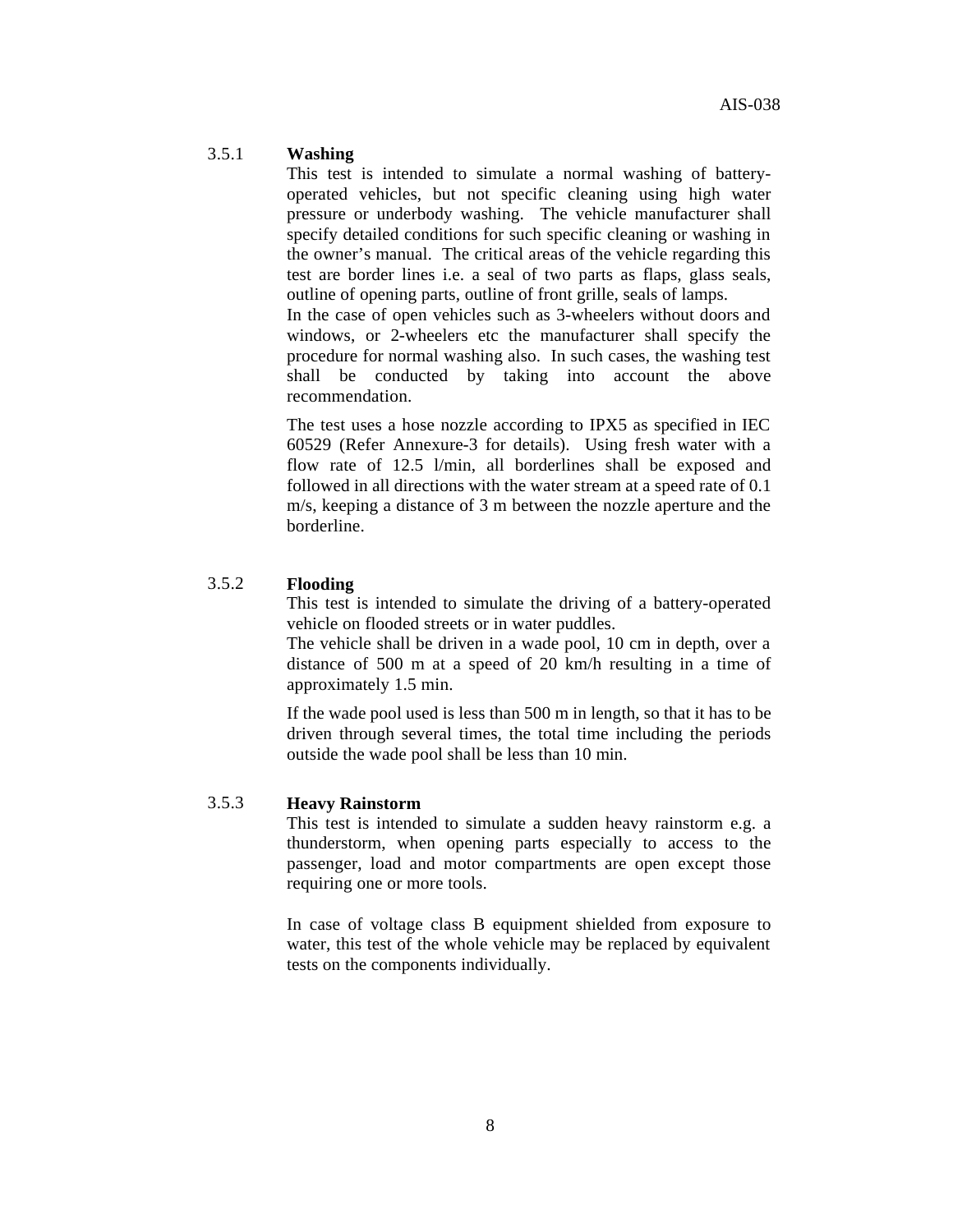The critical areas of the vehicle regarding this test are those accessible with opened opening parts.

This test uses a spray nozzle according to IPX3 as specified in IEC 60529.

Using fresh water with a flow rate of 10 l/min, all surfaces with normally open opening parts shall be exposed for 5 min, possibly through a regular movement of the spray nozzle.

Note : Voltage class B equipment is an equipment with nominal voltage (U)

DC:  $60 V < U \le 1500 V$ 

AC:  $25 \text{ V}$  rms  $< U <$  = 1000 V rms  $- 15$  to 150 Hz

# 4.0 **TECHNICAL SPECIFICATIONS**

The details of technical specification, approvals of changes in specification shall be as per para 6.0 of AIS-049.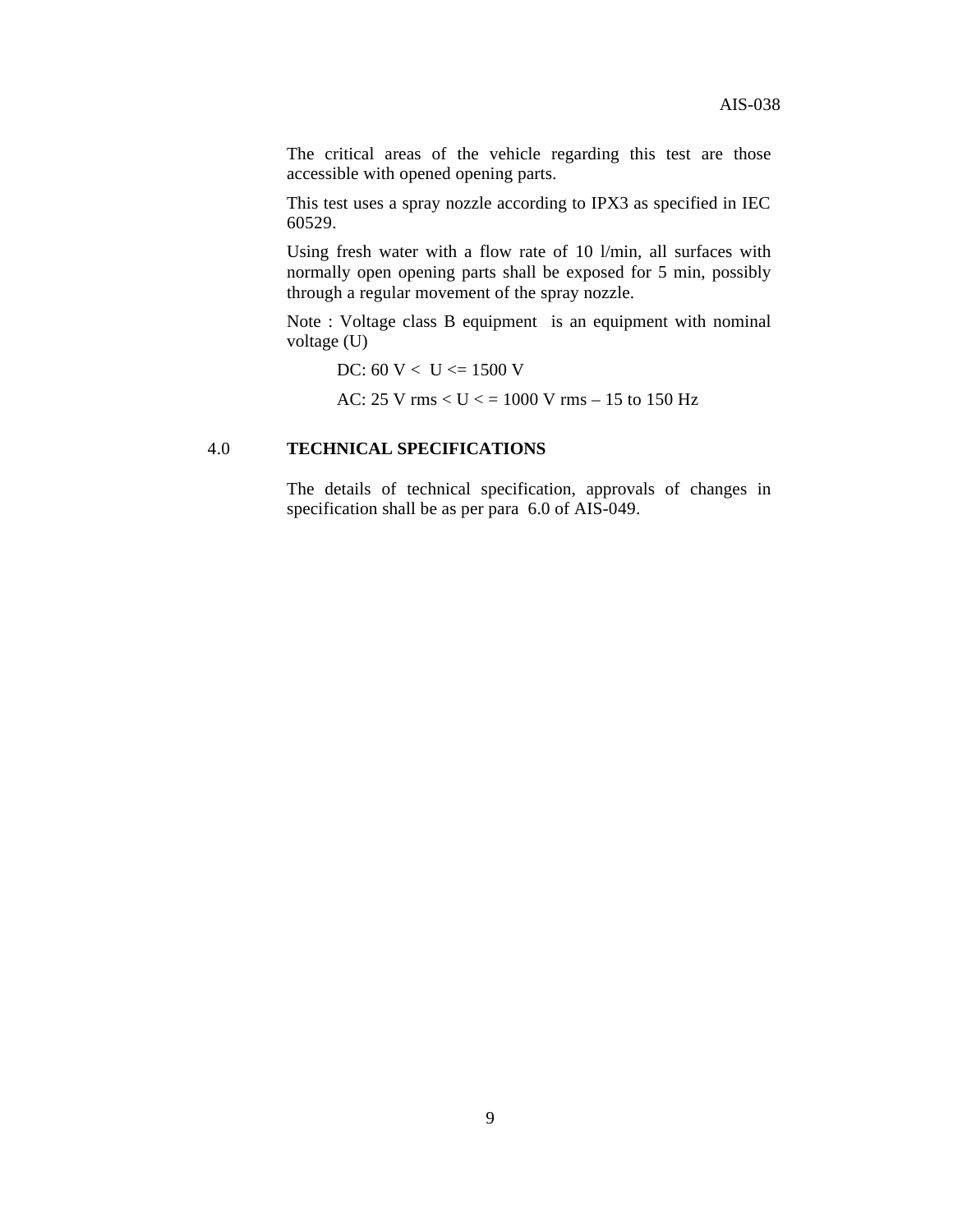| Annexure-1                                                |
|-----------------------------------------------------------|
| Protection against direct contacts of parts under voltage |
| (Extract from the IEC 529 Standard (1989)                 |

| $\mathbf{1}$   | $(2\pi)$<br>Protection provided by an Enclosure Against Access to Hazardous                                                                                                                                                                                                                                                                                                                                                                                                                                                                                                     |  |  |  |
|----------------|---------------------------------------------------------------------------------------------------------------------------------------------------------------------------------------------------------------------------------------------------------------------------------------------------------------------------------------------------------------------------------------------------------------------------------------------------------------------------------------------------------------------------------------------------------------------------------|--|--|--|
|                | Parts.                                                                                                                                                                                                                                                                                                                                                                                                                                                                                                                                                                          |  |  |  |
|                | The protection of persons shall be given against :<br>Contact with hazardous low-voltage live parts<br>a)                                                                                                                                                                                                                                                                                                                                                                                                                                                                       |  |  |  |
|                | Contact with hazardous mechanical parts<br>b)                                                                                                                                                                                                                                                                                                                                                                                                                                                                                                                                   |  |  |  |
|                | Approach to hazardous high-voltage live parts below adequate<br>c)<br>clearance inside an enclosure.                                                                                                                                                                                                                                                                                                                                                                                                                                                                            |  |  |  |
|                | <b>Note:</b> This protection may be provided:                                                                                                                                                                                                                                                                                                                                                                                                                                                                                                                                   |  |  |  |
|                | By means of the enclosure itself<br>a)                                                                                                                                                                                                                                                                                                                                                                                                                                                                                                                                          |  |  |  |
|                | By means of barriers as part of the enclosure or distances<br>b)<br>inside the enclosure.                                                                                                                                                                                                                                                                                                                                                                                                                                                                                       |  |  |  |
| $\overline{2}$ | Test for protection against access to Hazardous parts                                                                                                                                                                                                                                                                                                                                                                                                                                                                                                                           |  |  |  |
| 2.1            | <b>Access Probes:</b><br>Access probes to verify the protection of persons against access to<br>hazardous parts are given in Table 1.                                                                                                                                                                                                                                                                                                                                                                                                                                           |  |  |  |
| 2.2            | <b>Test Conditions:</b>                                                                                                                                                                                                                                                                                                                                                                                                                                                                                                                                                         |  |  |  |
|                | The access probe is pushed against any openings of the enclosure with<br>the force specified in Table 1. If it partly or fully penetrates, it is<br>placed in every possible position, but in no case shall stop face fully<br>penetrate through the opening.                                                                                                                                                                                                                                                                                                                   |  |  |  |
|                | Internal barriers are considered part of the enclosure as given in the<br>definition.                                                                                                                                                                                                                                                                                                                                                                                                                                                                                           |  |  |  |
|                | For tests on low-voltage equipment, a low voltage supply (or not less<br>than 40 V and not more than 50 V) in series with a suitable lamp shall<br>be connected between the probe and the hazardous parts inside the<br>enclosure. Hazardous live parts covered only with varnish or paint, or<br>protected by oxidation or by a similar process, are covered by metal<br>foil electrically connected to those parts, which are normally live in<br>operation.<br>The signal circuit method shall also be applied to the hazardous<br>moving parts of a high voltage equipment. |  |  |  |
|                | Internal moving parts may be operated slowly, where this is possible.                                                                                                                                                                                                                                                                                                                                                                                                                                                                                                           |  |  |  |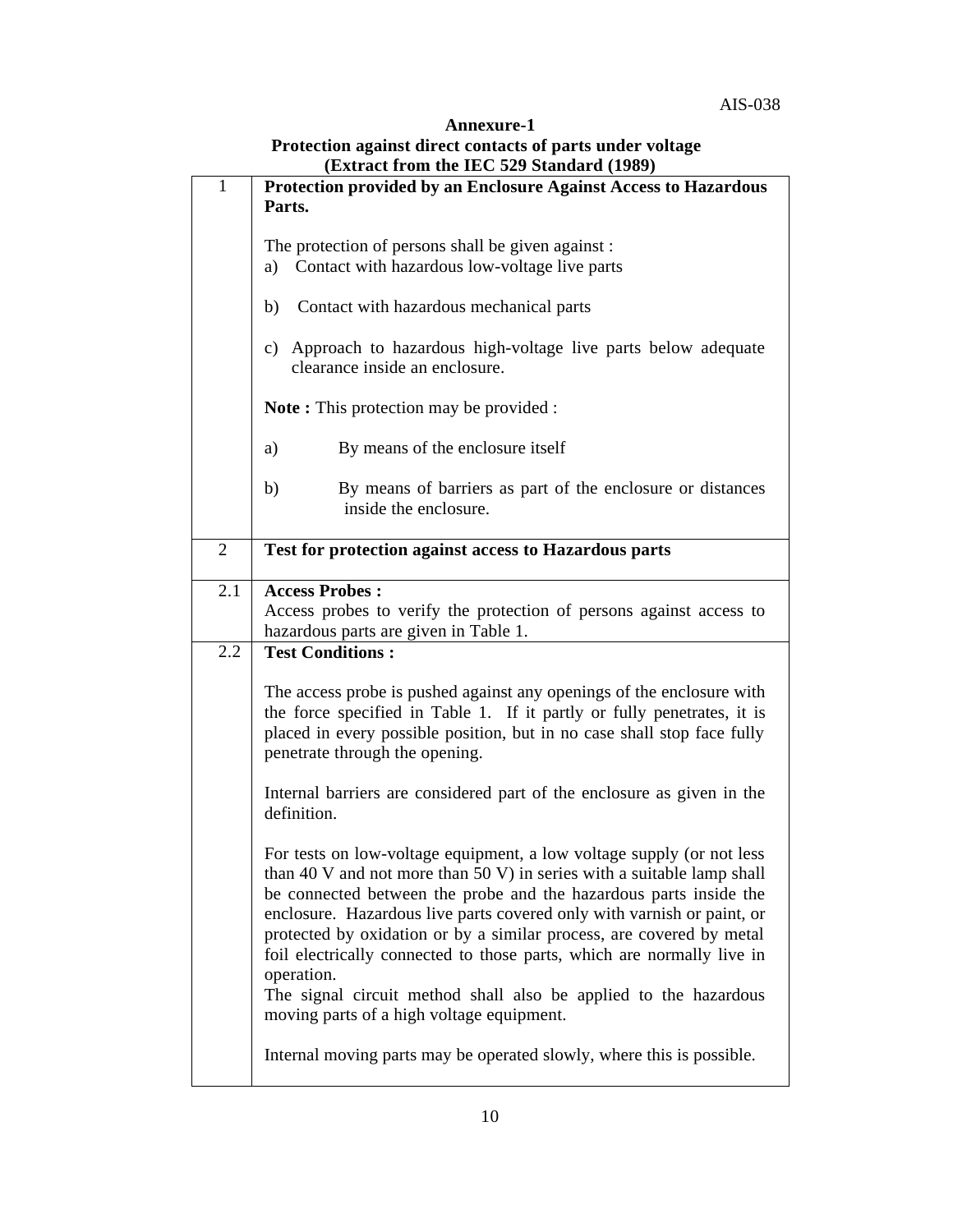| 2.3                | <b>Acceptance Conditions:</b>                                                                                                                                                                                                                                                                                                                                                                                                                                                        |
|--------------------|--------------------------------------------------------------------------------------------------------------------------------------------------------------------------------------------------------------------------------------------------------------------------------------------------------------------------------------------------------------------------------------------------------------------------------------------------------------------------------------|
|                    | The protection is satisfactory adequate clearance is kept between the<br>access probe and hazardous parts.                                                                                                                                                                                                                                                                                                                                                                           |
|                    | In the case of the test for the additional letter $\overline{B}$ , the jointed test<br>finger may penetrate to its 80 mm length, but the stop face $(\phi 50 \text{ mm})$<br>x 20 mm) shall not pass through the opening. Starting from the<br>straight position, both joints of the test finger shall be successively<br>bent through and angle of up to 90 ° with respect to the axis of the<br>adjoining section of the finger and shall be placed in every possible<br>position. |
|                    | In case of the tests for the <u>additional letter <math>D</math></u> , the access probe may<br>penetrate to its full length, but the stop face shall not fully penetrate<br>through the opening.                                                                                                                                                                                                                                                                                     |
|                    | Conditions for verification of adequate clearance are identical with<br>those given in Paragraph 2.3.1 below                                                                                                                                                                                                                                                                                                                                                                         |
| $\overline{2.3.1}$ | For low voltage equipment (rated voltages not exceeding 1,000 V AC<br>and 1,500 V DC). The access probe shall not touch hazardous live<br>parts. If adequate clearance is verified by a signal circuit between the<br>probe and hazardous parts, the lamp shall not light.                                                                                                                                                                                                           |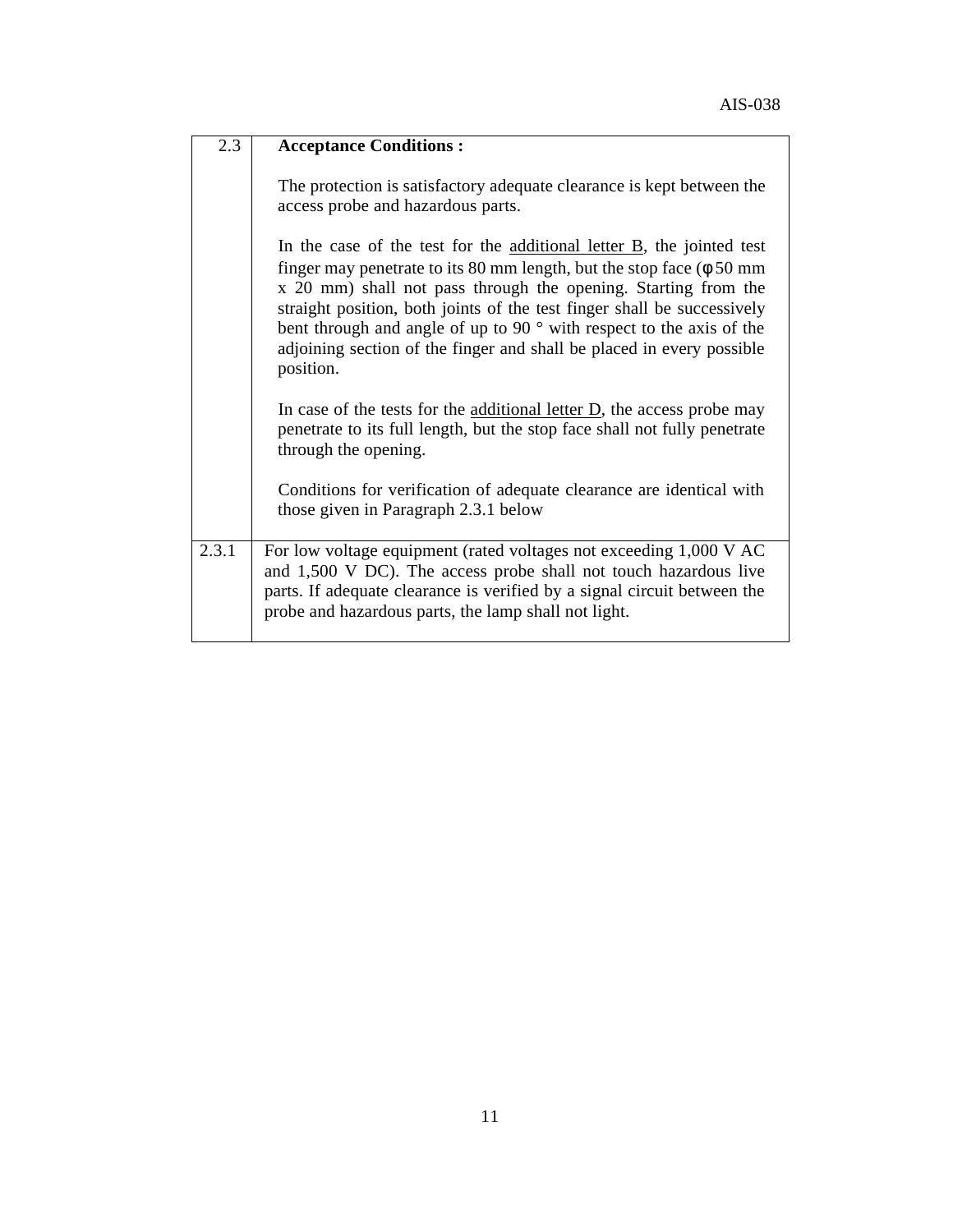

Ĵ

**TABLE – 1 ACCESS PROBES FOR THE TESTS FOR PROTECTION OF PERSONS**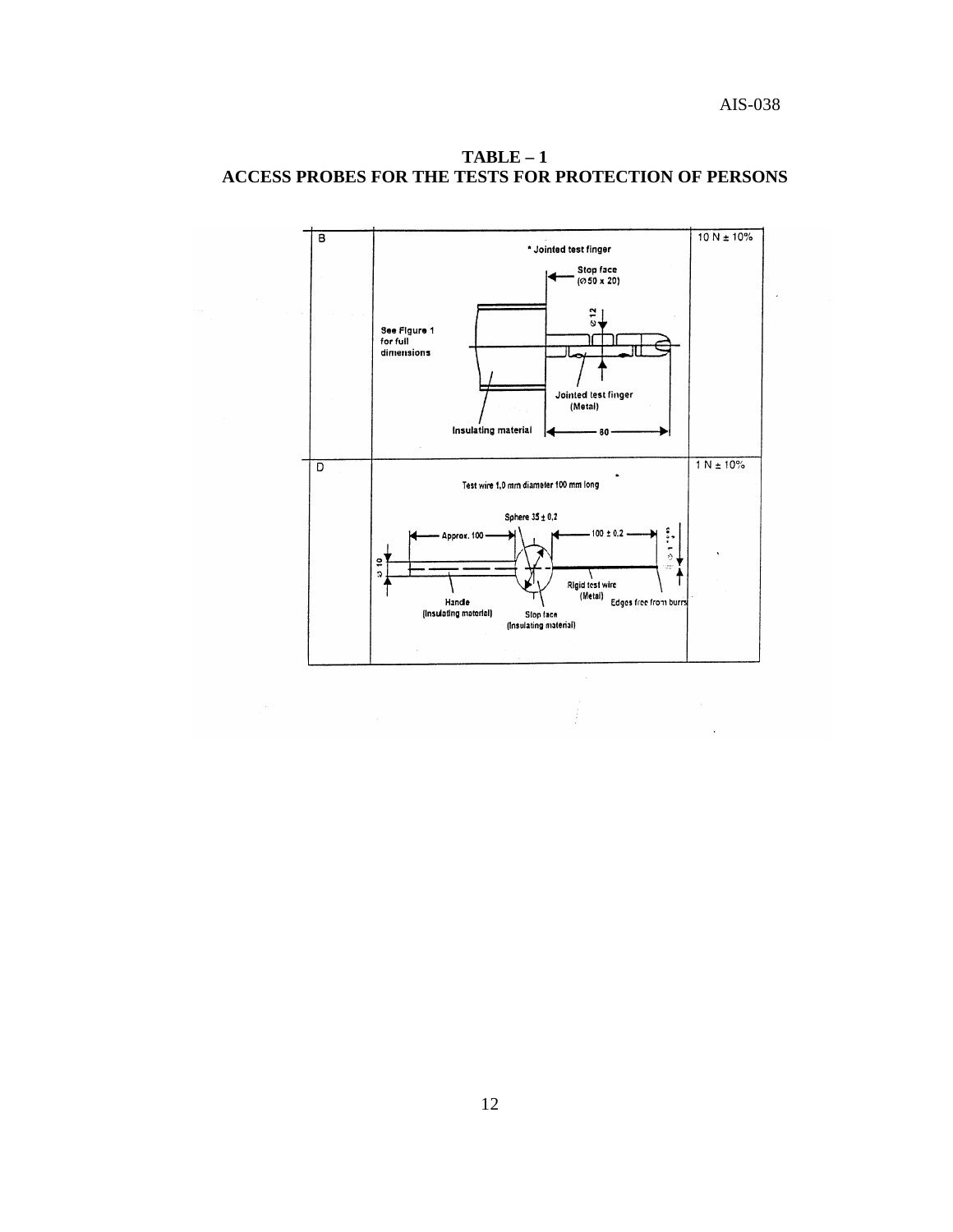**Figure 1 JOINTED TEST FINGER**



 $\bar{z}$ 

**Please see Table-1 enclosed herewith.**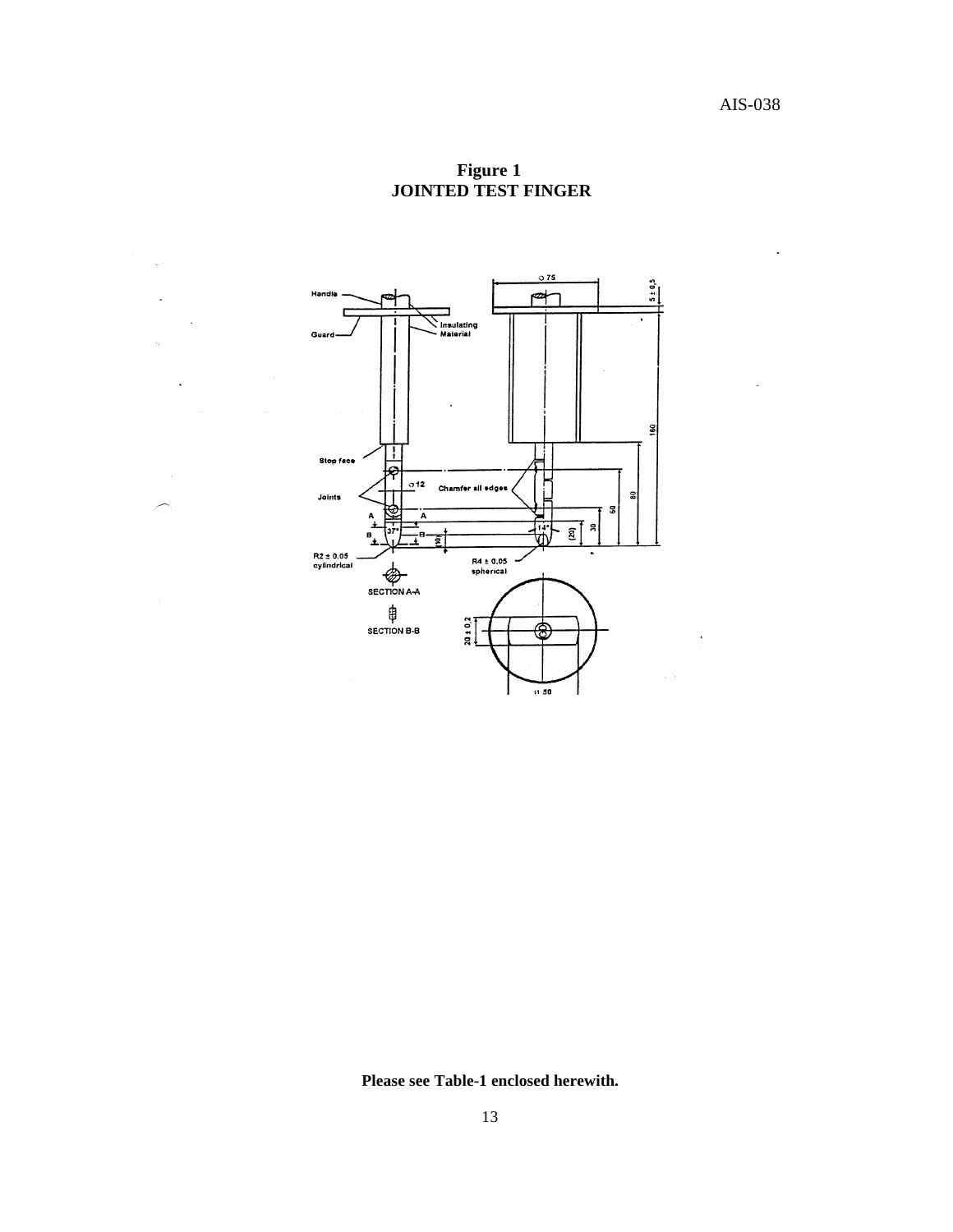# **Annexure-2 MEASUREMENT OF THE INSULATION RESISTANCE USING THE TRACTION BATTERY**

|     | Description of the test method :                                                                                 |
|-----|------------------------------------------------------------------------------------------------------------------|
|     | The traction battery shall be fully charged.                                                                     |
|     | The voltmeter used in this test shall measure DC values and have an<br>internal resistance greater than 10 Mohm. |
| 1.3 | Measurement shall be made in two steps :                                                                         |

# **Step One**



Measure  $V_1$  and  $V_1$ .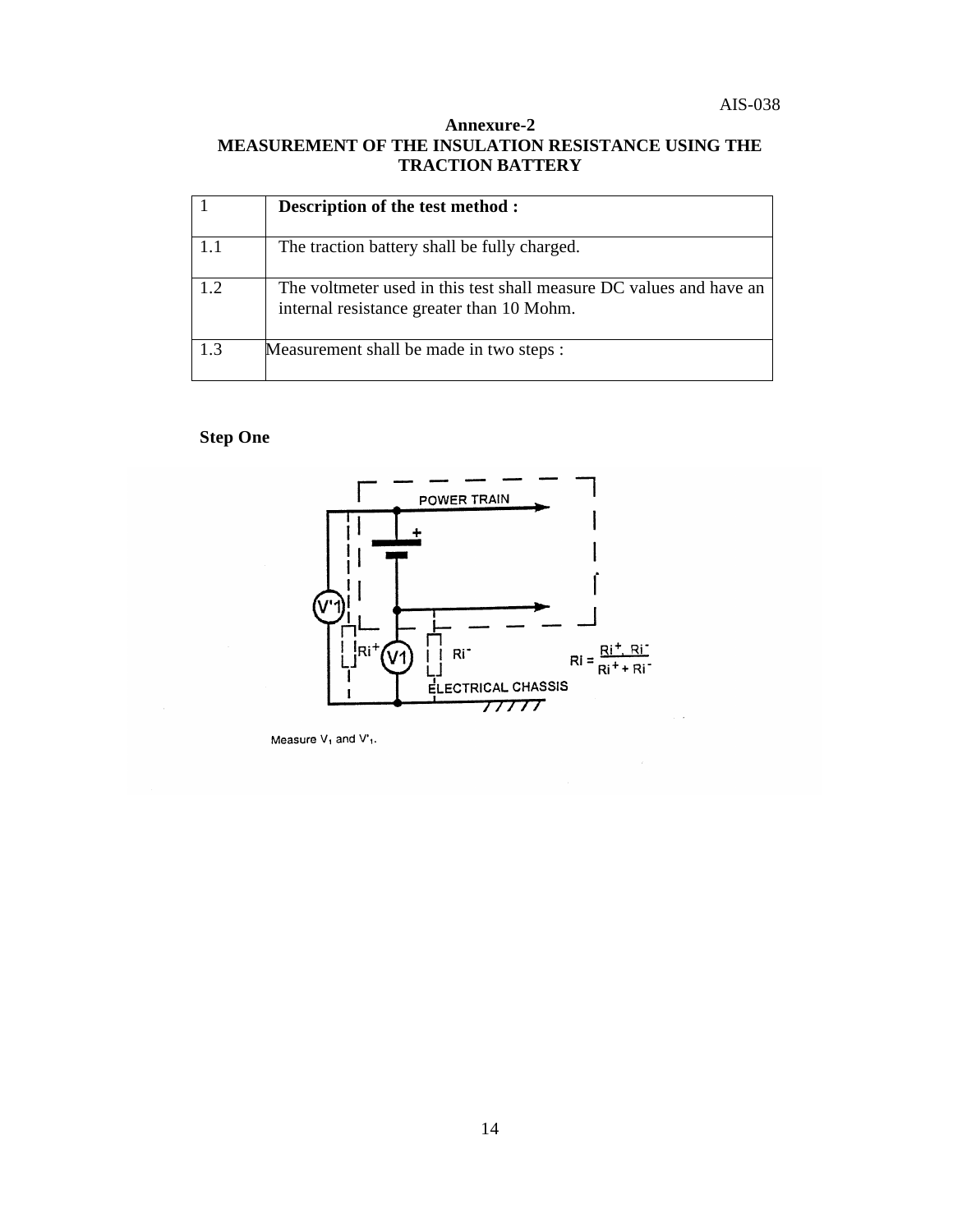**Step Two** 



if  $V1 > V'1$ 



**Where RO is a resistance of 500** Ω**/V**

**The value of the insulation resistance Ri is given by one of the formula:**

$$
Ri: \frac{V1-V2}{V2} \times Ro \qquad or \qquad Ri = \frac{V'1-V2}{V2} \times Ro
$$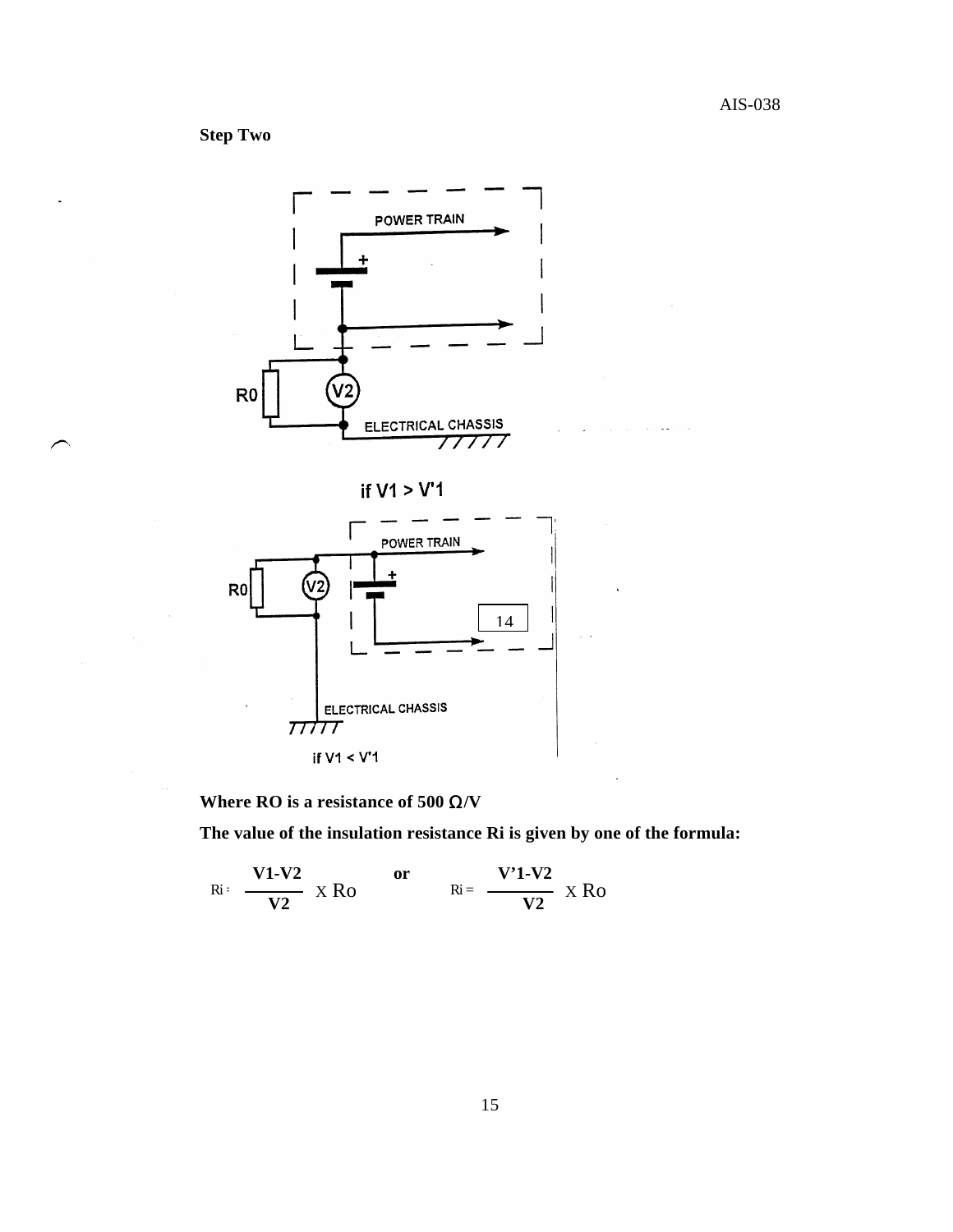## **Annexure - 3 HOSE NOZZLE FOR THE TEST FOR PROTECTION AGAINST WASHING**

This Annexure specifies dimensionally the hose nozzle to be used for IPX5 test

procedure as specified in IEC 60529. (All dimensions are in mm.).